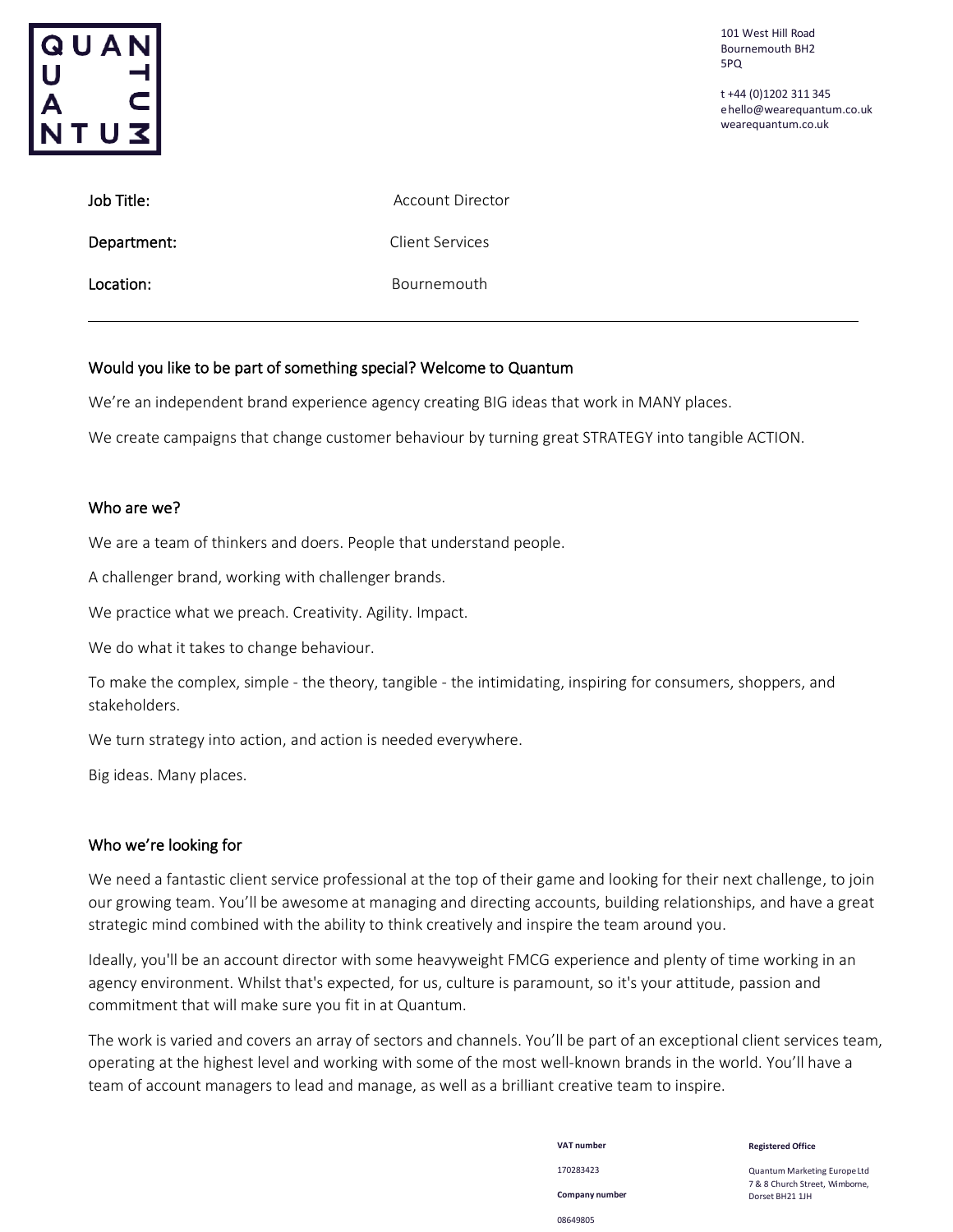

t +44 (0)1202 311 345 [ehello@wearequantum.co.uk](mailto:hello@wearequantum.co.uk) wearequantum.co.uk

## What you need to know

#### Core objective

- To inspire your clients, colleagues and your wider team. In fact, anyone you come into contact with on a daily basis.
- You'll be a leader with a genuine passion for pushing boundaries and challenging the status quo to achieve exceptional results.
- You'll have a relentless, can-do attitude and a drive to roll your sleeves up, get stuck in, continually learn, and grow.
- You will be able to hold your own at the highest-level client meetings and provide strategic advice where and when your clients and teams need it.

## Specific Account Responsibilities

- Strategic leadership is key to our growth and success. You'll have the knowledge, experience and ability to lead and inspire.
- You will be able to motivate your team, helping them grow and develop to be exceptional versions of themselves.
- You will be obsessively organised, able to manage your time along with the time of those around you, and have bags of enthusiasm.
- We don't ever see anyone as the finished article, so you will be expected to continue to grow, learn and develop, honing your skills.

## Essential skills:

## Account Management:

• At your core, you will be an exceptional account manager, so general client services and account management skills are essential to ensure the smooth and efficient delivery of projects. Attributes like attention to detail, problem-solving, lateral thinking, budget and time management, planning and reporting are your undisputed bedrock.

## Strategic thinking:

• You'll hopefully already know that our clients are among the world's best, and we are super proud of that, but they expect the highest levels of service and advice. The fundamentals of your role will

> **VAT number** 170283423 **Company number** 08649805

**Registered Office**

Quantum Marketing EuropeLtd 7 & 8 Church Street, Wimborne, Dorset BH21 1JH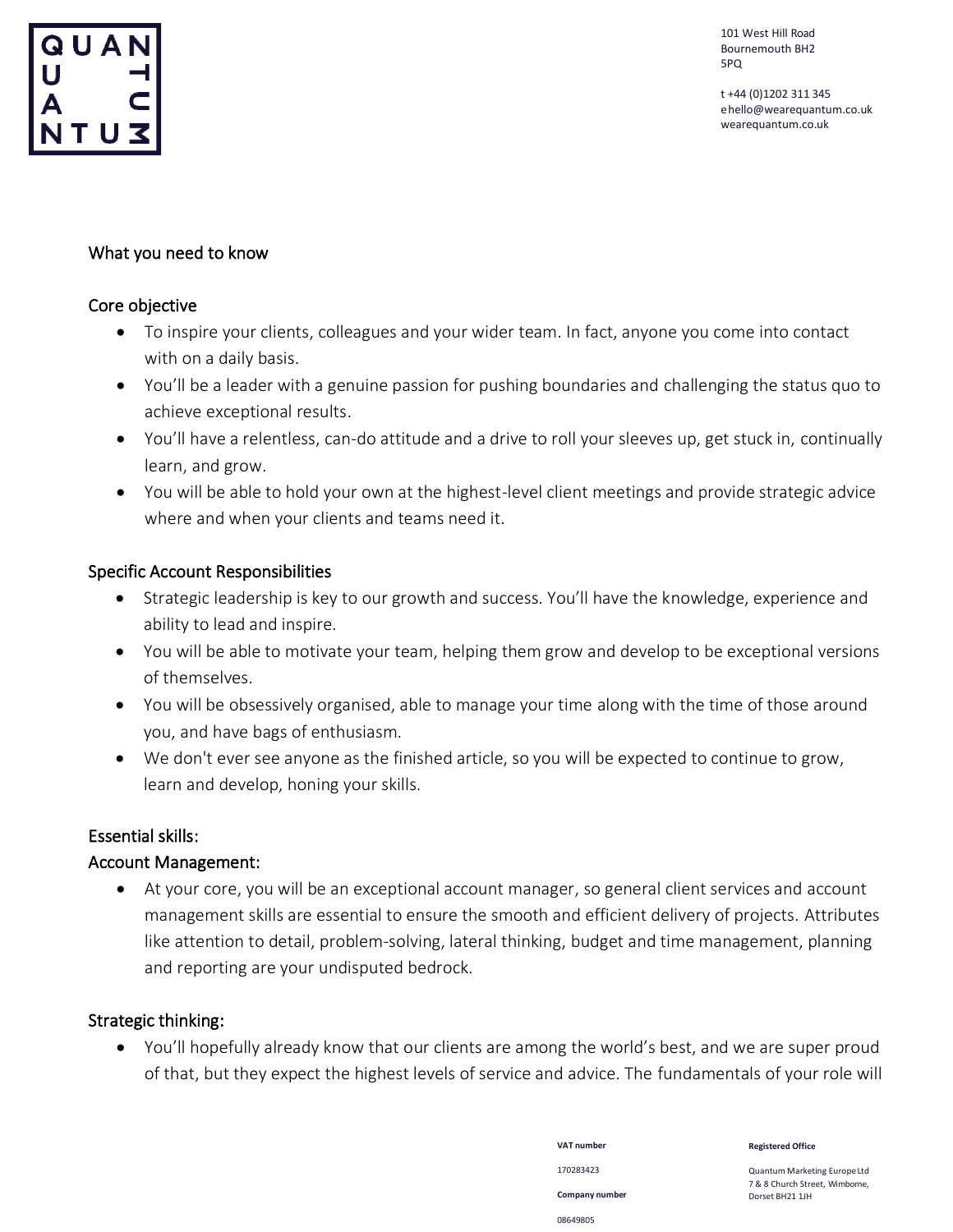

t +44 (0)1202 311 345 [ehello@wearequantum.co.uk](mailto:hello@wearequantum.co.uk) wearequantum.co.uk

be to become an essential partner and strategic adviser to them, helping ensure that Quantum is an irreplicable part of their team.

#### Integrated experience:

• As a brand experience agency, everyone on the team can create, develop and deliver exceptional brand experiences across a wide range of touchpoints. You'll have a knowledge of all the key channels on both on and off-trade and touchpoints and an insatiable desire to find new and exciting ways to deliver experiences to our audiences.

#### Relationships & business development:

• Whilst we have a team devoted to new business, as an account director, you'll play a vital role in the growth of existing and new clients. We expect you to be happy to build new relationships wherever and whenever you can and use any opportunity to further the development of the business. Put simply, you're being hired for what you know, who you know, and what you can do.

#### What we can offer you

- A salary of £42-60k depending on experience
- Birthday off
- Flexible working
- Christmas and New Year shut down
- Rapid progression if you're up to the challenge
- Regular socials
- Unlimited training
- Flexible and hybrid working
- The Enjoy Benefits Scheme Access loads of benefits, from cycle to work to childcare vouchers.

# Essential Traits:

## Your Attributes

- Polished, professional demeanour, projecting confidence and enthusiasm for the business
- A belief that anything is possible
- A willingness to pitch in and help to get the job done
- Un flappable ability to stay on top of a range of projects and tasks and consistently deliver high-quality work to tight deadlines

170283423 **Company number** 08649805

**VAT number**

**Registered Office**

Quantum Marketing EuropeLtd 7 & 8 Church Street, Wimborne, Dorset BH21 1JH